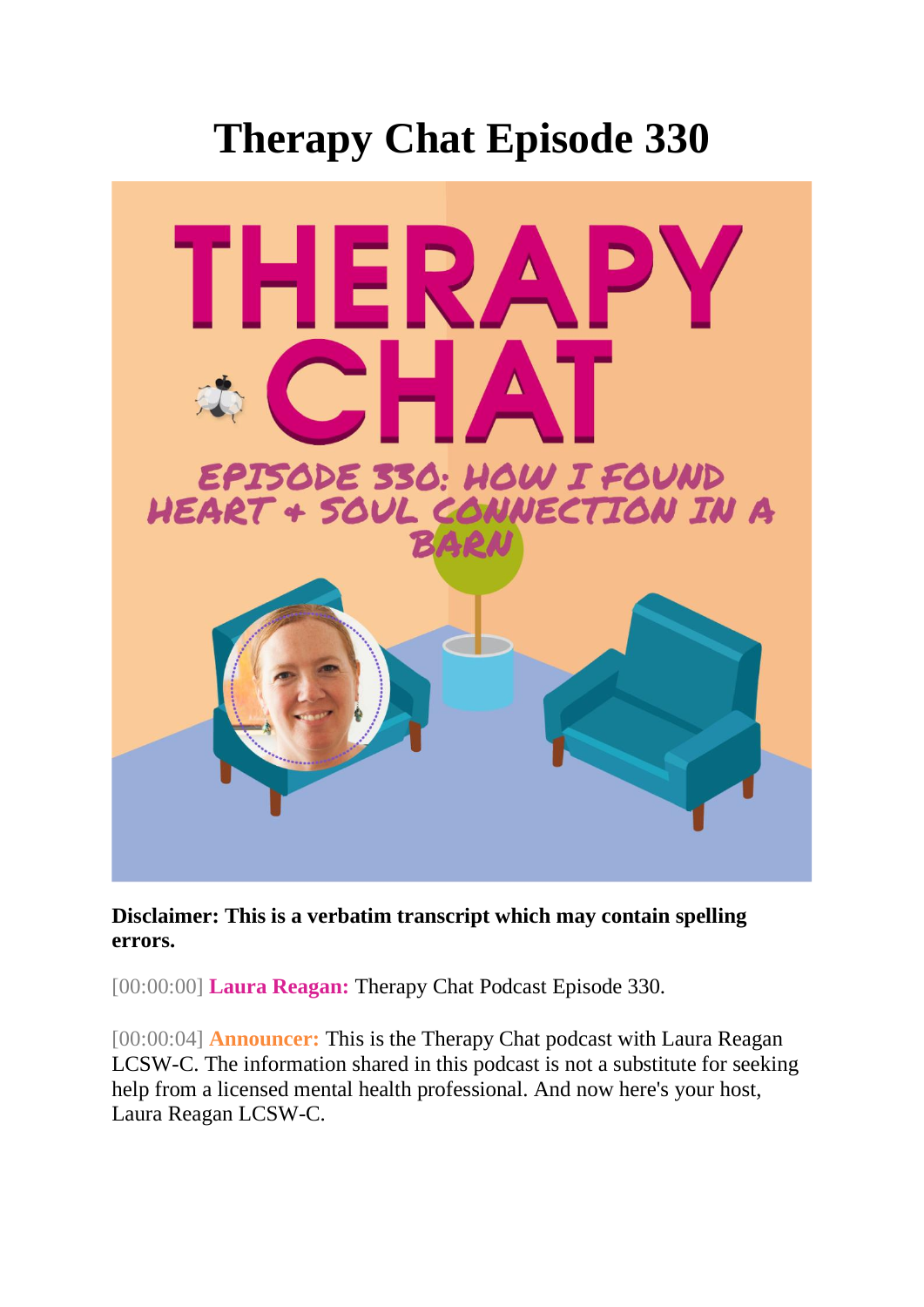[00:00:37] **Laura Reagan:** Today's episode is sponsored by Trauma Therapist Network. Trauma Therapist Network is a platform for finding a trauma therapist, learning about trauma, and understanding about how trauma shows up in our lives and what the healing process can look like. Go to www.traumatherapistnetwork.com to learn more.

[00:00:59] This [00:01:00] week's episode is sponsored by Therapy Notes, the number one rated electronic health record system available today. With live telephone support seven days a week, it's clear why Therapy Notes is rated 4.9 out of five stars on Trustpilot and has a five-star rating on Google. Therapy Notes makes billing, scheduling, note taking, and tele-health incredibly easy.

[00:01:18] And now for all you prescribers out there, Therapy Notes is proudly introducing e-prescribe. Use coupon code, "CHAT," or click the link in the show notes to get two free months at therapynotes.com.

[00:01:31] Hi, welcome back to Therapy Chat. I'm your host, Laura Reagan, and I hope you heard last week's interview with Mary Sue McCarthy, LCPC.

[00:01:41] I love talking with Mary Sue about her equine work. My personal experience with interaction with horses has been deeply meaningful and life changing, really. So this week I'm replaying an episode that I recorded a few years ago [00:02:00] when I had a profound experience interacting with a horse. And I was so inspired afterwards that I just immediately needed to write down how I felt. It was so powerful.

[00:02:15] So I wrote it down and I recorded it for a podcast episode that I wanted to share with you. So it's very vulnerable, but maybe listening to this will help you get like a felt sense for what can happen when your interacting with horses. And really, even if it's not a therapeutic setting, just when you're in a mindful space and you're in their space. It can be so powerful. So I'd love to know what you think about this. If you've ever experienced anything like that. And we're going to be talking a little bit more throughout this month about equine work. So I hope you will enjoy [00:03:00] listening to my thoughts on how I found heart and soul connection in a barn.

[00:03:08] Hi, welcome back to Therapy Chat. I'm your host, Laura Reagan, LCSW-C. And I'm back to talk to you about an amazing experience I had that I just had to share. Now, if you've been listening to Therapy Chat for awhile, you hopefully caught episode 24, where I was talking about vicarious trauma and secondary traumatic stress. That is the occupational hazard that we helping professionals face. And if we don't take care of ourselves, mind, body, and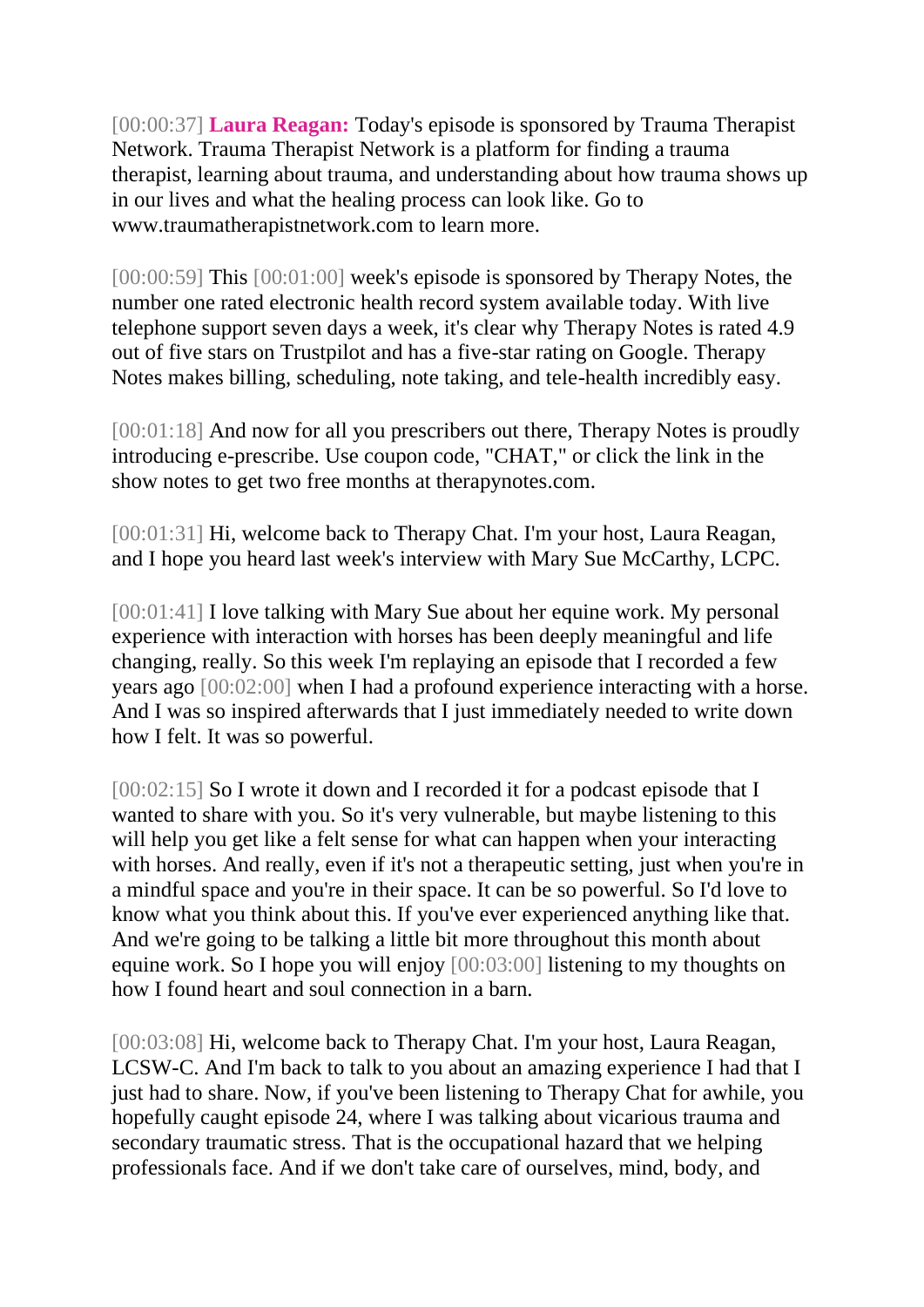spirit, we will not be able to take care of anyone else. Whether you're a nurse, a doctor, social worker, counselor, pastor, police, officer firefighter, lawyer, anybody who works with [00:04:00] people in a helping capacity- we have to take care of ourselves and it's an ongoing process.

[00:04:06] So one of the things I talked about in episode 24 is that I had been saying for literally 10 years that I had two things I wanted to start doing, take horseback riding lessons, and learn ceramics. It's almost like a joke in my family because I've been saying that for so long and I never do it.

[00:04:29] So at the end of that episode, I vowed that I was going to start the horseback riding lessons sometime soon. Now this is episode 55, 21 episodes after that. And I'm here to tell you that I still haven't started horseback riding lessons. It's going to happen. I am researching barns and finding where I can go for lessons. I've got something set up. So it's in the works. It's actually happening. But in the [00:05:00] meantime, I've also been hearing for years, at least since 2010. So six years I've known that research has pointed to the benefits of working with horses for therapy and personal growth. And because I went to grad school in a program that was very focused on evidence-based practice, truthfully, I dismissed the benefits of equine-assisted Therapy as I didn't at that time, think that it had been shown to have an evidence-based proving its effectiveness. But there are certain things that you just have to experience for yourself. So in this episode, I'm going to talk about my experience of finding heart and soul connection in a barn. I just feel like this is too special not to share with you all. And I hope that you'll be inspired by my [00:06:00] experience. So let's get started.

[00:06:01] Last Saturday, I had a new experience. It was a total game changer. I have been saying that I was going to take horseback riding lessons, and I've really only ridden a horse in my life maybe five times. All between the ages of 10 to 13. When I was a little girl, I was obsessed with horses. I had horse posters on my wall. I had horses for my Barbie dolls to ride. I had a cowgirl Barbie who rode horses. Many children have that interest. I did grow up in a city, but we have rural areas near enough to us that there was a horse farm where people would go and take lessons, or occasionally there would be birthday parties there.

[00:06:42] So anytime I ever was on the back of a horse, somebody was holding onto that horse with a lead and walking with it and I was on top. I wasn't doing anything more than that, but recently, as I've learned more about equine assisted therapy and the benefits of spending time with [00:07:00] horses, which has now more scientific support for its effectiveness, I decided that I am going to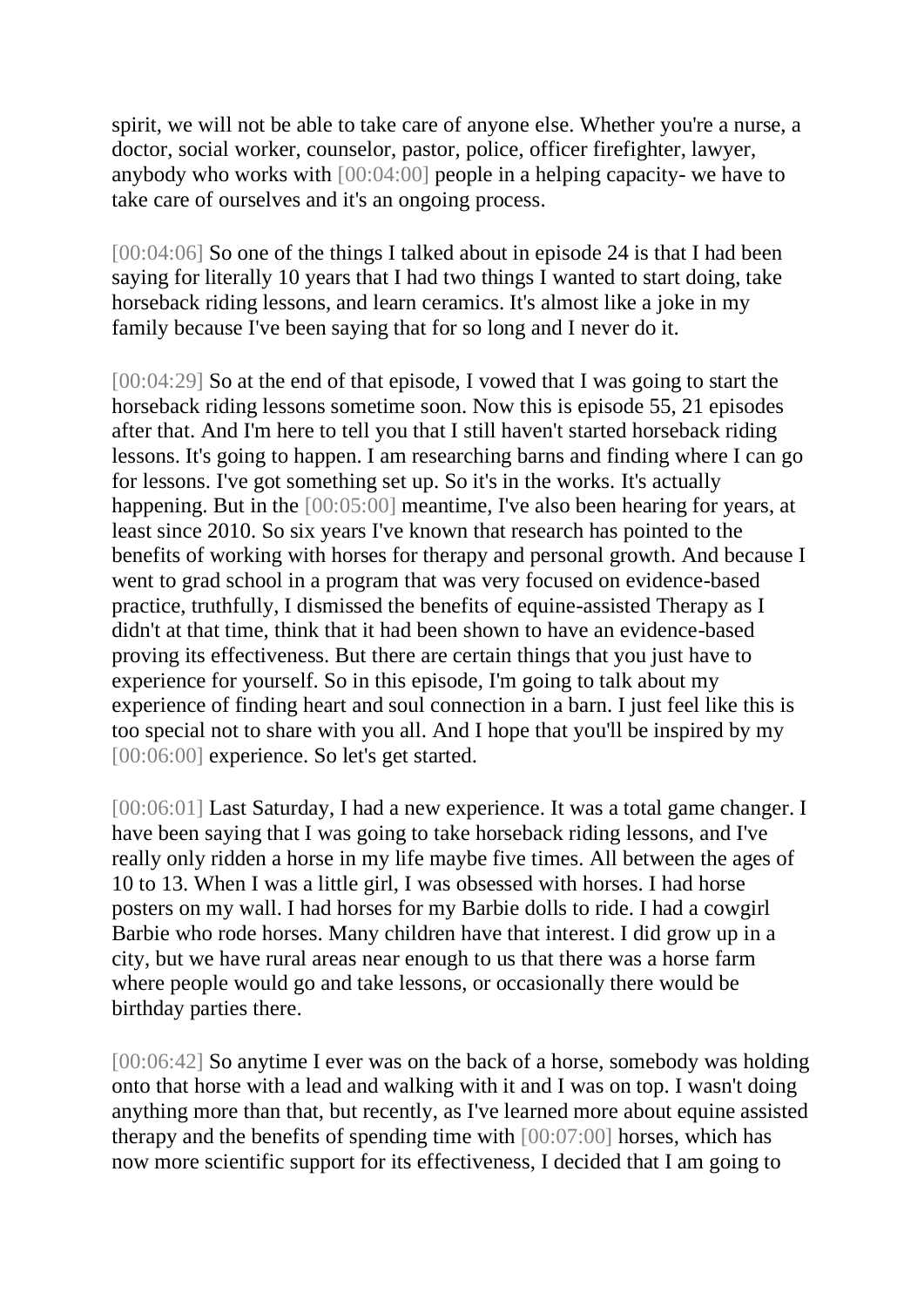increase the amount of time I spend with horses. Basically, I'm going to stop ignoring the part of myself that says you want to do this. I'm 44. and definitely there's some fear with it because my body has changed quite a bit since I was 13. There's more of me. I feel more fragile and I don't want to get hurt.

[00:07:27] And I don't necessarily have muscle memory for what it's like to sit on a horse and to ride. So it's going to be a brand new experience. But even though my body's changed a lot since I was 13, my heart hasn't changed much if at all, and this experience really showed me that. So before I tell you more about what happened on Saturday, let me give you some information from EAGALA, which is the Equine Assisted Growth and Learning Association and you can read about their work at [00:08:00] www.eagala.org, E A G A L A. I'm also going to put that link in the show notes. So I took this information from their website. First of all, how does equine-assisted learning and growth work? While horses are bigger and stronger than us they're powerful creatures and being around them can feel intimidating, which creates an opportunity to get up close and personal with our own fears, hint, vulnerability. Like humans, horses are social creatures who live in herds.

[00:08:27] They have a social hierarchy in terms of how they relate to one another in the herd, working on how we relate to horses is a way for us humans to work on how we relate to other humans, as well as our relationships with ourselves. Because horses are prey animals, they rely on nonverbal cues to stay alive.

[00:08:45] Their lives depend on accurately reading these cues and humans are predators, but for some reason, horses are willing to interact with us anyway, if we let them know we're safe. I don't know if that would be true of undomesticated horses, probably not, but [00:09:00] the horses that we would have access to are willing to give us a chance.

[00:09:04] Horses know when, what we're saying and doing don't match what we're feeling and sensing, even though we might not know, they reflect back to us what we're feeling and sensing or the incongruence between our feelings, sensations, words, and actions even, or especially when it's outside of our own conscious, awareness.

[00:09:25] To me, this is a really important metaphor because I was explaining today in a therapy session that children read nonverbal cues, children watch our faces to see if our words and our actions and our non-verbals match. And children don't feel safe when the adults in their lives tell them I'm happy, but they're crying or nothing's wrong, but they look sad.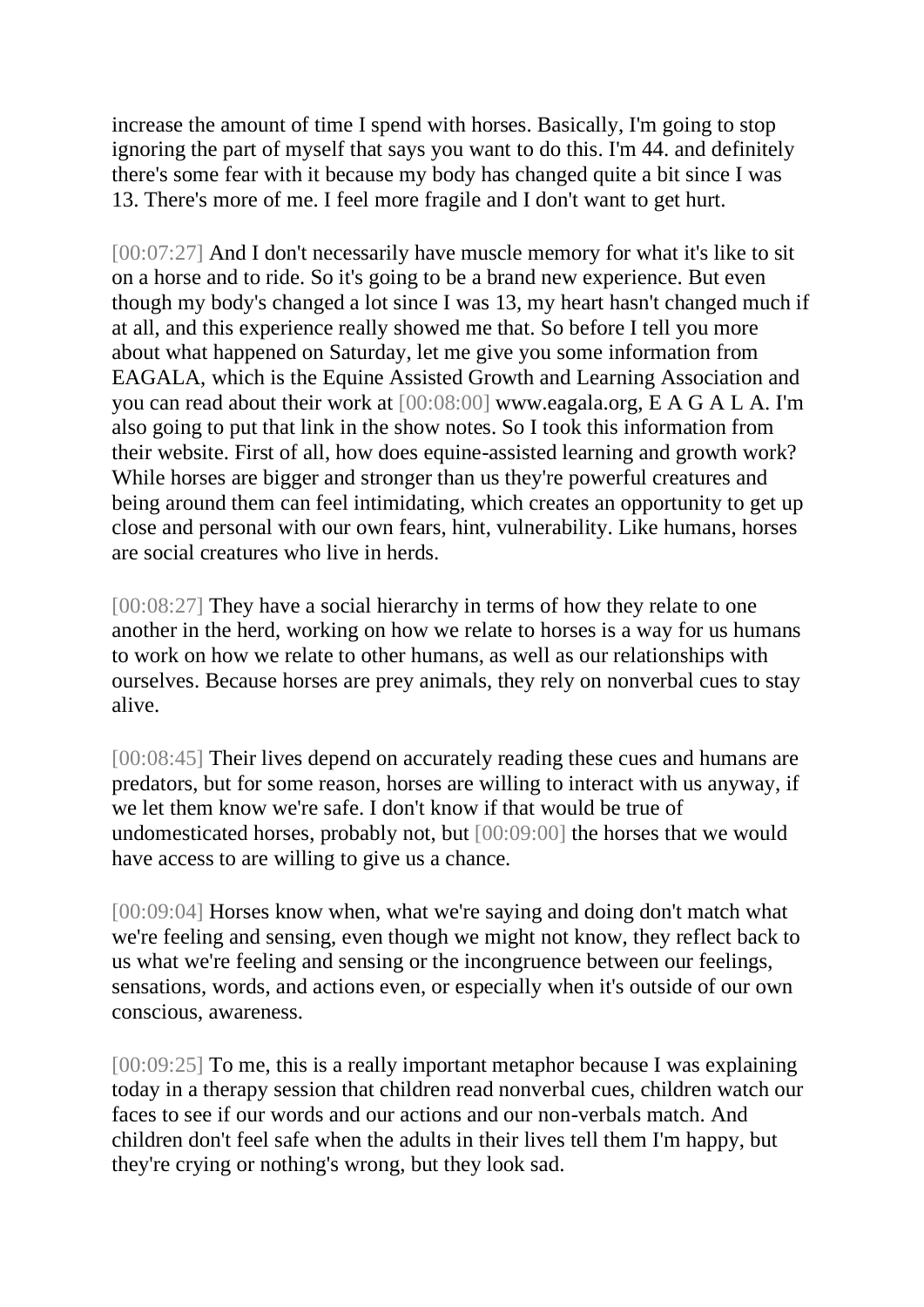[00:09:51] Or when they say I love you, but they're cruel to the child. That's what leads a child to feel unsafe when [00:10:00] the nonverbal cues don't match with the words. So it's the shadow again. Yeah, once again, the shadow plays a part in this story. Horses can bring our shadow to our awareness. And I think that happened with me on Saturday.

[00:10:15] So someone once told me, and I know they were right. Once the shadows out in the light, you can't ignore it anymore. I'm just finding that to be true again and again. And if you have no idea what I'm talking about, when I say the shadow, check out past episodes of therapy chat episode 53, when I talked about secrecy, shame, and the shadow episode 38 with Rainy Beck, LMFT episode 40 with Lourdes Viato MFT, PhD and episode 42 with Kerri Nola. Those will be in the show notes too.

[00:10:51] So here's what happened over the weekend. I want to spend time with horses and I want to get to know myself as best I can. So I went [00:11:00] to a workshop on learning with horses. I gathered in a barn with a group of two other women, the instructor and the horse trainer. I really didn't know what to expect because I haven't done anything like this before.

[00:11:12] Although I have heard about it from fellow therapists. So I guess I had a little bit of a headstart on knowing what the experience might be like, but I felt very uncertain. The whole thing was on the ground. We didn't mount the horses at all, thankfully because I still don't know how too. We were introduced to two horses, a darker colored one and a lighter colored one.

[00:11:31] I felt super vulnerable and nervous. I wanted to know what to do and what not to do, and how, and what was going to happen. I told myself, just sit with the discomfort. I know this is where growth happens. Part of me wanted to relax, be in the moment, let go, and just see what happened. And part of me wants to know to check whether or not I was doing it right, if I was okay. To understand, and to know why. These parts of myself battled for [00:12:00] that entire two hour period of the workshop. When we walked up to each horse, I had lots of thoughts. I wondered how to touch the horse, if it was okay to touch him, and whether he would hurt me. I was acutely aware of how large and heavy he was and that he could kick me, bite me, or step on me if he felt like it. . Then I went a little deeper into my emotions instead of just my thoughts. I suspected that he didn't like me. I felt self-conscious about being uncomfortable. And I worried who could tell. I was pretty sure the horse could tell, although he didn't say anything. I felt his soft velvety coat and tangled mane. I noticed that he was beautiful and he looked like he had been through some things. I decided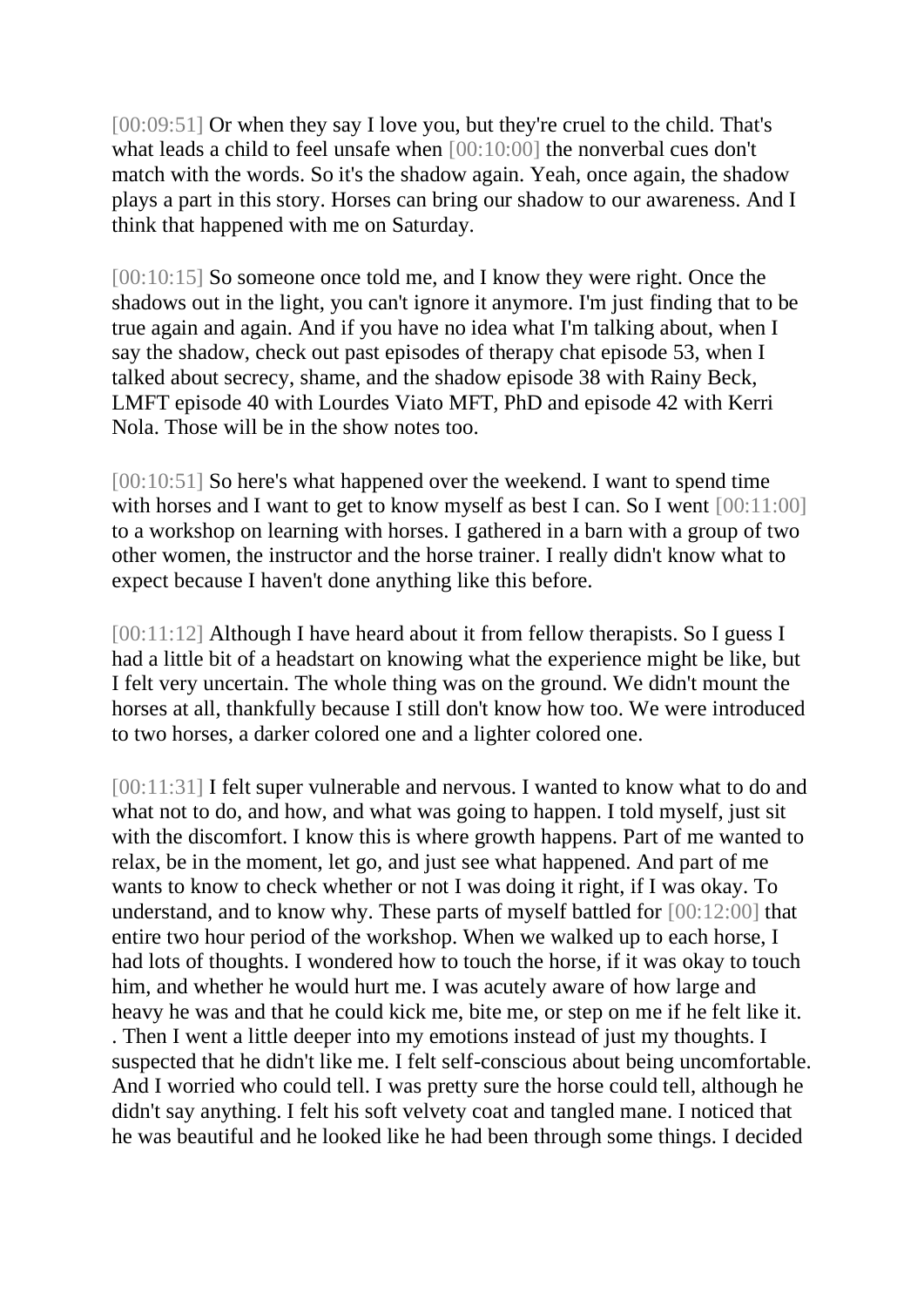maybe he wasn't judging me as harshly as I was judging myself. All that took place in about two minutes.

[00:12:47] Feeling a little softer towards myself, I approached the other horse. One of the other women of the group was standing with the horse and I felt protective toward her time with him. I held my hand out to him, wondering if he was okay with me, petting his nose. [00:13:00] I don't know how to be with a horse, so I just did what you would do with the dog. I just let him like sniff my hand. He gently nuzzled my hand. I didn't know if this is what they always do, or if he liked my touch. I awkwardly stood there for a few seconds, continuing to let him smell my hand and nuzzle it.

[00:13:15] Then something surprising happened. He tilted his head towards me and sort of snuggled up to my neck. I don't even know what to call it, but immediately tears spring to my eyes. I felt seen and understood, probably better understood by the horse than I was understanding myself in that moment. And I had the strange experience of a felt sense when you just know something that's coming from within your inner wisdom, your soul, your wise itself, whatever you want to call it, it tells you something from within yourself.

[00:13:44] It's more than just a thought. The felt sense told me he knows I'm sad. One of the reasons it was so weird is because I had not known, I was sad until that moment. I felt apologetic toward the other woman standing there because the horse was giving me more attention. And because [00:14:00] I was fighting back tears, which is pretty uncomfortable anytime, but especially in front of a stranger and we were very close to each other. At the same time, I felt incredibly grateful to the horse.

[00:14:12] Running a group private practice has been a challenging and rewarding experience and one thing that has made it so much easier is Therapy Notes. Therapy Notes makes billing, scheduling, note taking, and tele-health incredibly easy.

[00:14:25] If you're coming from another EHR, like I did, Therapy Notes makes the transition incredibly easy, importing your demographic data free of charge so you can get going right away. My team has found Therapy Notes, very easy to learn, it's intuitive, the customer support is second to none. And that's one of the things that has kept me a Therapy Notes customer for several years now. Anytime I've needed to contact therapy notes for help with an issue, I couldn't figure out on my own I've been able to get through to someone and resolve the issue within 15 [00:15:00] minutes, 99% of the time. Find out what more than a hundred thousand mental health professionals already know, try Therapy Notes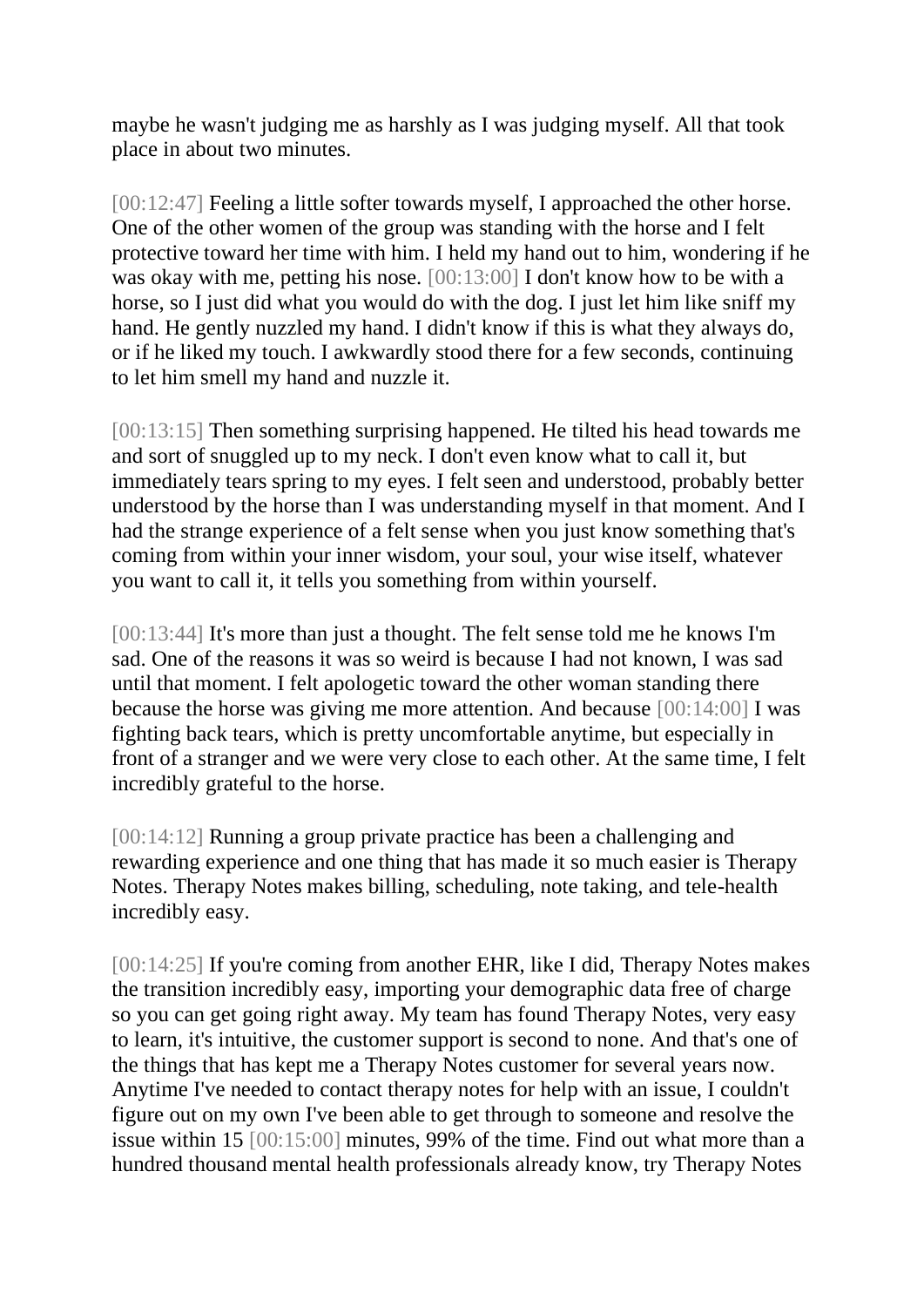for two months, absolutely free. Just click on the link in the show notes or enter the promo code: "CHAT," at therapynotes.com.

[00:15:13] As Brene Brown says vulnerability is courage. And boy did I feel vulnerable. All of that happened in the first 30 minutes of this experience. After that we alternated between activities with the horses and seated in group in chairs. But more strange things happened. During the time we receded in our chairs as a group, the horses were free to roam this indoor space where we were, it was a big barn that was enclosed on each end, so they couldn't leave, but they were they started out at the opposite end from where they were and they kind of crept over towards us. Well, they didn't creep. They just walked over on their own time.

[00:15:52] So in the group we were talking and I was continuing my struggle between the parts of myself that wanted to avoid the discomfort of this new [00:16:00] experience and the parts that were trying to be open and just let it unfold. I'll point out that while this experience was new, that struggle is not, it's quite familiar to be honest. I practice mindfulness by checking in with myself many times throughout a given day, I notice what I'm thinking, what I'm feeling, what my body is holding. I frequently asked myself what I need or what my body wants me to know. There's always an answer, if I listen. What I often notice is this struggle to know, to have the answers. It's something that pops up when I'm in situations where I feel uncertain and it's a way to attempt to avoid discomfort. I don't do it consciously. It's a defense that I'm sure developed quite early. I know when I was a child, I was always praised for being smart and no matter how much I may have criticized myself throughout my life there's one quality I have that I never doubted and that's being smart. I received much attention, love, and acceptance, for being smart when I was a child. Being smart was the one thing I could not get [00:17:00] wrong. But when I was a child, I felt very uncomfortable much of the time. So this defense, intellectualization, it's called, served me very well back then.

[00:17:10] And it's helped me many times since. But it does get in the way. I'm grateful for my intelligence yet I need to ask the part of myself that wants to know to step aside quite frequently so I can stay in the moment. It's okay to be curious, as long as it doesn't take me away from the present moment. So now I'll tell you about the most powerful part of the experience in the barn.

[00:17:31] And this is, this is vulnerable to talk about, but after the horse snuggled up against me, while we were sitting in the chairs as a group, the horses moved around the barn and slowly, they moved towards us, like I mentioned. Eventually both horses came to stand behind me. While our group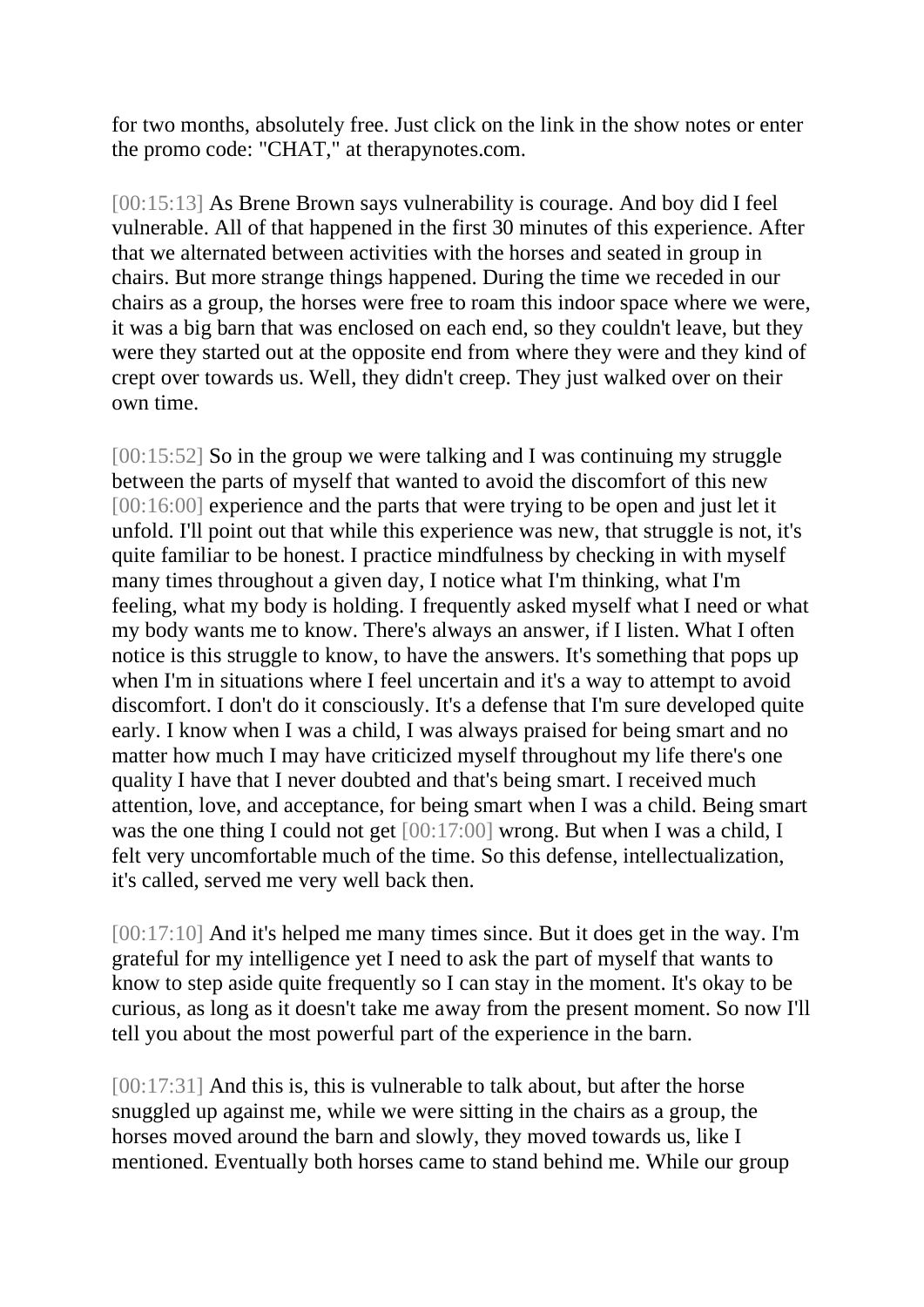talked in a circle one by one, the horses slowly moved forward until both horses were standing with their heads over me.

[00:17:56] And it's hard to explain how this was, but to the people [00:18:00] who were facing me, they couldn't see my face. They could only see each horse's head over each of my two shoulders and their heads were crossed in front of me. So they were blocking me from seeing the other group members and they were blocking the other group members from seeing me, it was, it was strange.

[00:18:18] I don't know what they were doing, but the group leader noted the horses could have stood anywhere they wanted. And for some reason they chose to stand over me that way. They remained that way until we stood to do another activity. And then when we returned to sitting, they did it again, just as gradually as the first time.

[00:18:34] I don't know what was going on. I can't say why they did that. Other than the horses knew I needed something, I guess. I don't know what I needed, but maybe they did. And you know, it's not like I could have been the only person out of that group who was having emotions, but for some reason they gravitated towards me.

[00:18:56] And I'm really thankful that they did. I think the leader [00:19:00] was suggesting in a cryptic way that they knew either I needed comfort, protection, attention, something. She didn't come right out and say it. I think she just wanted me to figure it out myself. And I've been thinking about it ever since, but all I can tell you is this I was in love with these horses. Like I said, about being seen, heard and understood. I felt like they get me, we have a connection. It's so silly, but I still am like longing to see those horses again, because I feel like they know me deeply. Part of me right now is saying, yeah, right you go see those horses they don't remember who you are, but while we were together, they were looking into my soul. I really felt that way. And today's Tuesday. This happened on Saturday, so it's been four days, three days since I did this. And it's still feels so powerful and I've actually had more experiences of self-discovery what I [00:20:00] call shifts since doing this on Saturday.

[00:20:03] I'm so eager to do more work with horses and see what happens because this was a magical experience for me. In fact, I want everyone to go and spend time with horses now. Maybe you should spend time with horses. I feel like recommending it to every client I have, but, honestly it was such an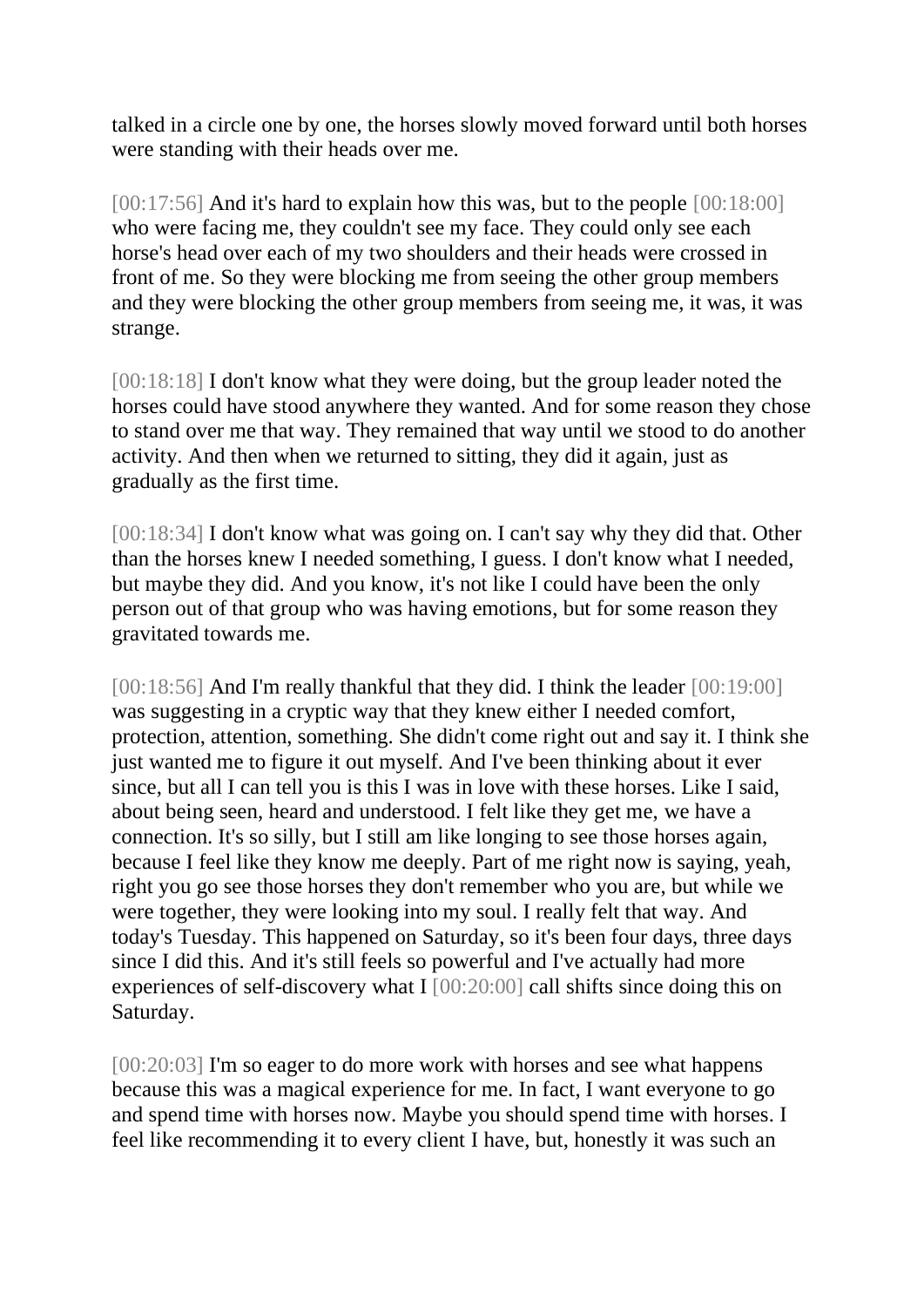intense experience, I wouldn't recommend it to everyone because it could have been overwhelming. But it was beautiful.

[00:20:26] So you might be wondering why I wanted to share this on Therapy Chat. Well, there's a few reasons. First, I want to document this experience because it was special and I don't want to forget. But I want you who are listening to know that spending time with horses can be incredibly powerful.

[00:20:44] It's almost unbelievable how powerful it can be. And it's really hard to describe. There are some things you really do just have to experience for yourself. And I hope this episode will encourage some of you who are listening to try equine assisted learning and growth. [00:21:00] So the last reason why I'm sharing it here on Therapy Chat is because I believe it's important as a therapist that I live the way I encourage my clients to do. I've been on a journey of personal growth for intentionally only maybe two years, but probably my whole life. I believe we never stopped growing and learning unless we refuse to try and we must continue pushing ourselves outside of our comfort zones because that's where growth happens.

[00:21:25] I can't take my clients anywhere that I haven't been. And the more I allow myself to be vulnerable and expose myself to new experiences, allowing me a deeper connection with myself, the more capable I become of walking alongside my clients as they're on that journey. I've seen this to be true and I know as my connection with myself deepens my skill as a therapist will deepen as well.

[00:21:45] Next week, I'm taking time to venture deeply inward as I spend time with an intuitive coach in California to reflect on the direction of my business in the year ahead and do more shadow work. I, I know that's going to be intense. [00:22:00] This is also going to be a reunion with some beautiful souls who I know only online who live all across the country and I'm so honored that I'll be able to spend time with them there. And soon after that, I'll be heading to the beautiful Hudson Valley of New York in November for a retreat with horses and fellow therapists and other healers. I can't wait. I can not wait. Honestly, I've been bitten by the horse bug and I can't wait for my next opportunity to spend time with these creatures.

[00:22:29] And part of me says it has to be the same horses that I spent time with before, but that intellectual part of me knows it doesn't have to be, it's any horses. And yes, I am still planning to take horseback riding lessons. I'm going to visit a barn this weekend to see if that's the right place for me to do my lessons.